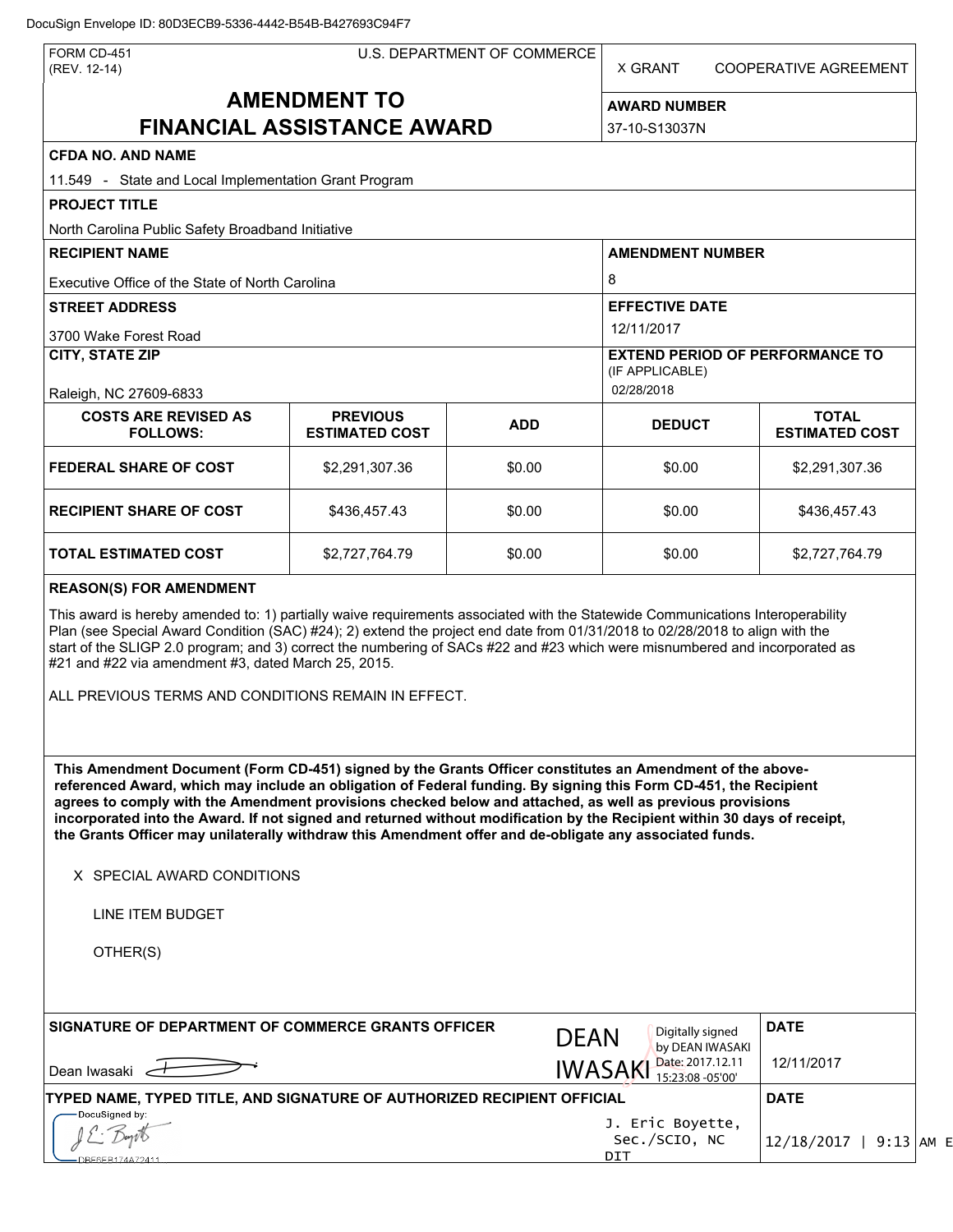Award Number: 37-10-S13037N, Amendment Number 8 Federal Program Officer: Yuki Miyamoto-Mendez Requisition Number: 17016 Employer Identification Number: 562032825 Dun & Bradstreet No: 872904193 Recipient ID: 3719975 Requestor ID: 3719975

### Award ACCS Information

| <b>Bureau</b><br>Code | <b>FCFY</b> | <b>Project-Task</b> | Org Code               | <b>Obi Class</b> | <b>Obligation Amount</b> |
|-----------------------|-------------|---------------------|------------------------|------------------|--------------------------|
| 61                    | 2013        | 8150000-000         | 11-00-0000-00-00-00-00 | 41-19-00-00      | \$0.00                   |

#### Award Contact Information

| <b>Contact Name</b>    | Email<br><b>Contact Type</b> |                     | <b>Phone</b> |
|------------------------|------------------------------|---------------------|--------------|
| Mr. J. Eric<br>Bovette | Administrative               | eric.boyette@nc.gov | 919-754-6100 |
| Mr. Red Grasso         | Technical                    | Red.Grasso@nc.gov   | 919-961-1131 |

Nuria Martinez **Nuria Martinez** Shiou Liu 100 Bureau Drive, MS 1650 100 Bureau Drive, MS 1650 (301) 975-6215 (301) 975-8245

#### NIST Grants Officer: NIST Grants Specialist:

Gaithersburg, MD 20899-1650 Gaithersburg, MD 20899-1650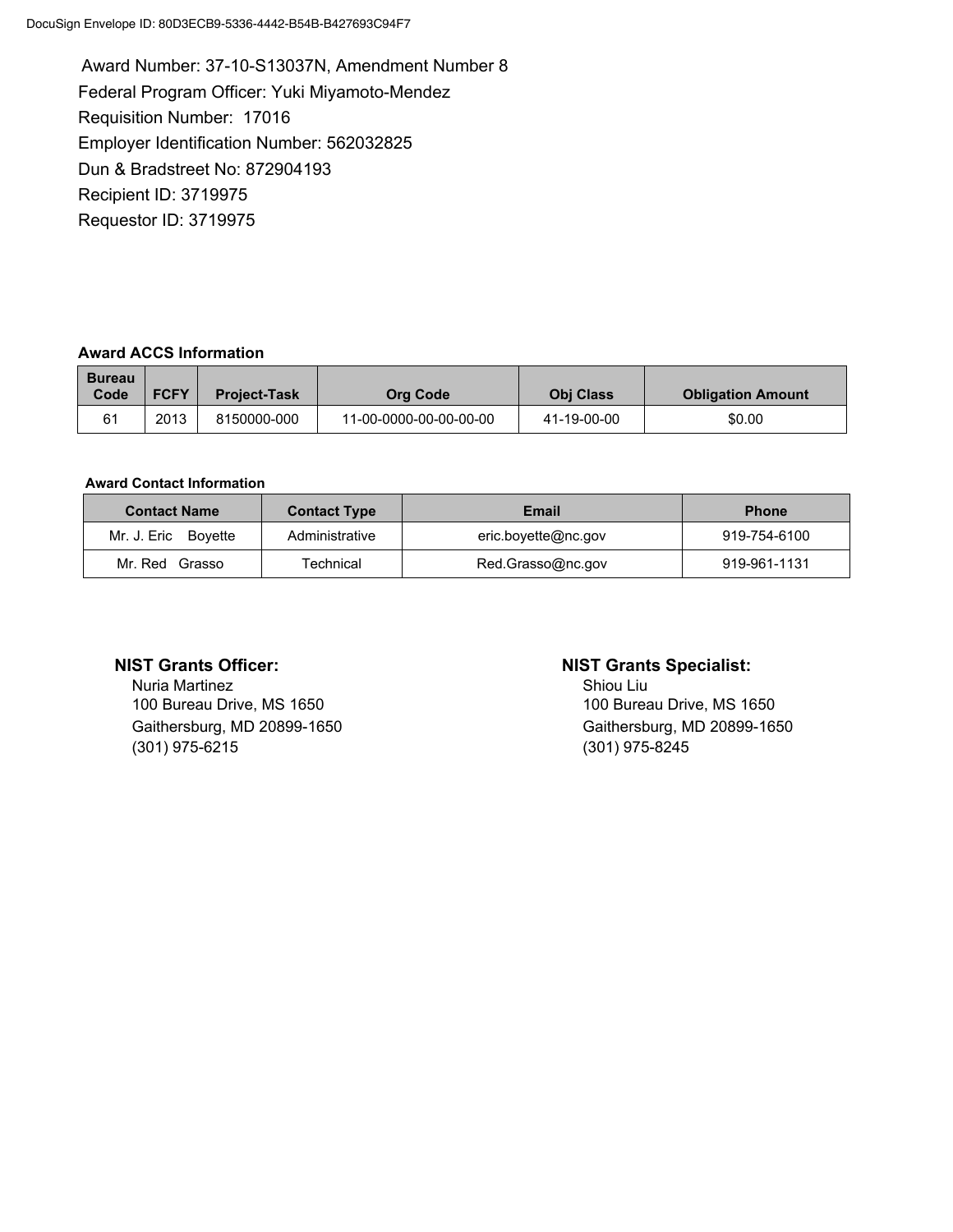Grant Award Number: 37-10-S13037N Recipient Organization: Executive Office of the State of North Carolina Amendment No. 08

# **National Institute of Standards and Technology State and Local Implementation Grant Program Special Award Conditions**

# **22. REVISED** - **FirstNet Requested Data Collection Activities using Phase** I **Funds:**

Notwithstanding Special Award Condition 6, recipient is authorized to use funds made available during Phase 1 of the period of performance for data collection activities as requested by the First Responder Network Authority (FirstNet) in the attached letter dated March 9, 2015. The recipient must document all costs associated with performing these collection activities prior to an approved budget modification. If the recipient chooses to begin data collection activities requested by FirstNet under Phase 1, the recipient must submit a revised budget to NTIA inclusive of both Phase 1 and Phase 2 costs for approval **no later than August 23, 2015.**

This Special Award Condition applies only to the limitation originally placed on recipient prohibiting it from using Phase 1 funding for Phase 2 data collection activities. Aside from amending the Phase 1 funding limitation in the Automated Standard Application for Payments System Special Award Condition (SAC), the rest of SAC 6 remains in place and in full force. The Phase 2 reserve is also still in place until the Grants Officer releases the 50% reserve funding through another award amendment. Additionally, recipients may not perform other data collection activities with either SLIGP or matching share funds. Such costs may be disallowed under the award.

# **23. Memorandum of Agreement Template:**

Notwithstanding Section Il.B of the SLIGP FFO, the recipient is no longer required to develop a MOA template by the end of the period of performance. The recipient, however, may still charge reasonable and allocable costs of developing a MOA template to the award, if the recipient determines that developing a standardized MOA is necessary to the project. If the recipient no longer will develop a MOA template, the recipient should notify NTIA in writing. If a revised budget is necessary to move funds initially budgeted for the MOA template development to another object class category, it may be done at the same time as the revised budget for FirstNet-requested data collection activities is submitted.

## **24. Statewide Communications Interoperability Plan Requirement:**

Notwithstanding Section II.B of the [SLIGP Federal Funding Opportunity,](https://www.ntia.doc.gov/files/ntia/publications/sligp_ffo_02062013.pdf) the recipient is no longer required to describe how they intend to satisfy each of